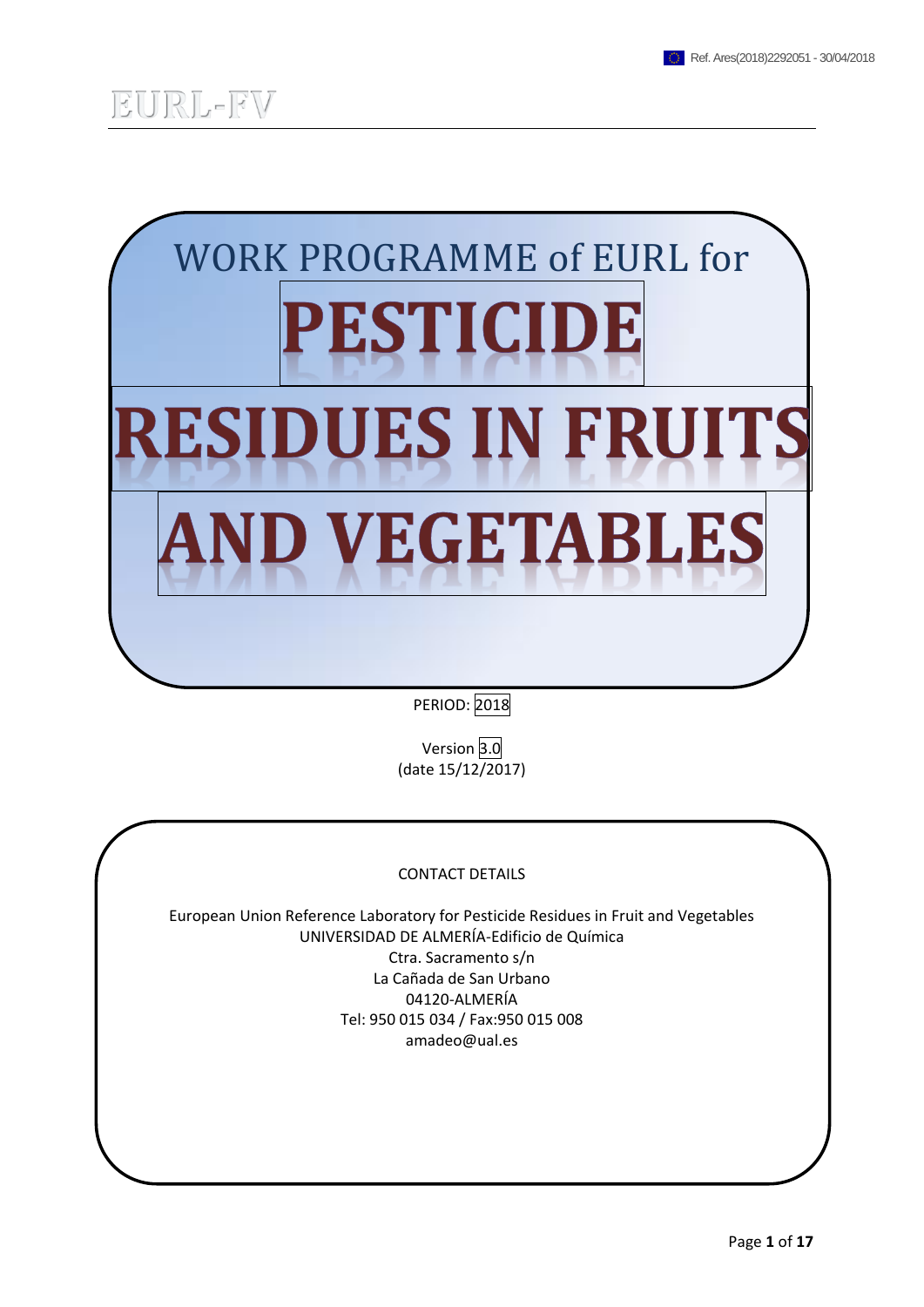## EURL-FV

### **SUMMARY**

| <b>ACTIVITIES</b> |                                                                                                     |  |
|-------------------|-----------------------------------------------------------------------------------------------------|--|
|                   | 1. TO ENSURE AVAILABILITY AND USE OF HIGH QUALITY<br>METHODS AND TO ENSURE HIGH QUALITY PERFORMANCE |  |
|                   | 2. TO PROVIDE SCIENTIFIC AND TECHNICAL ASSISTANCE TO                                                |  |
|                   | 3. TO PROVIDE SCIENTIFIC AND TECHNICAL ASSISTANCE TO<br>THE EUROPEAN COMMISSION AND OTHER           |  |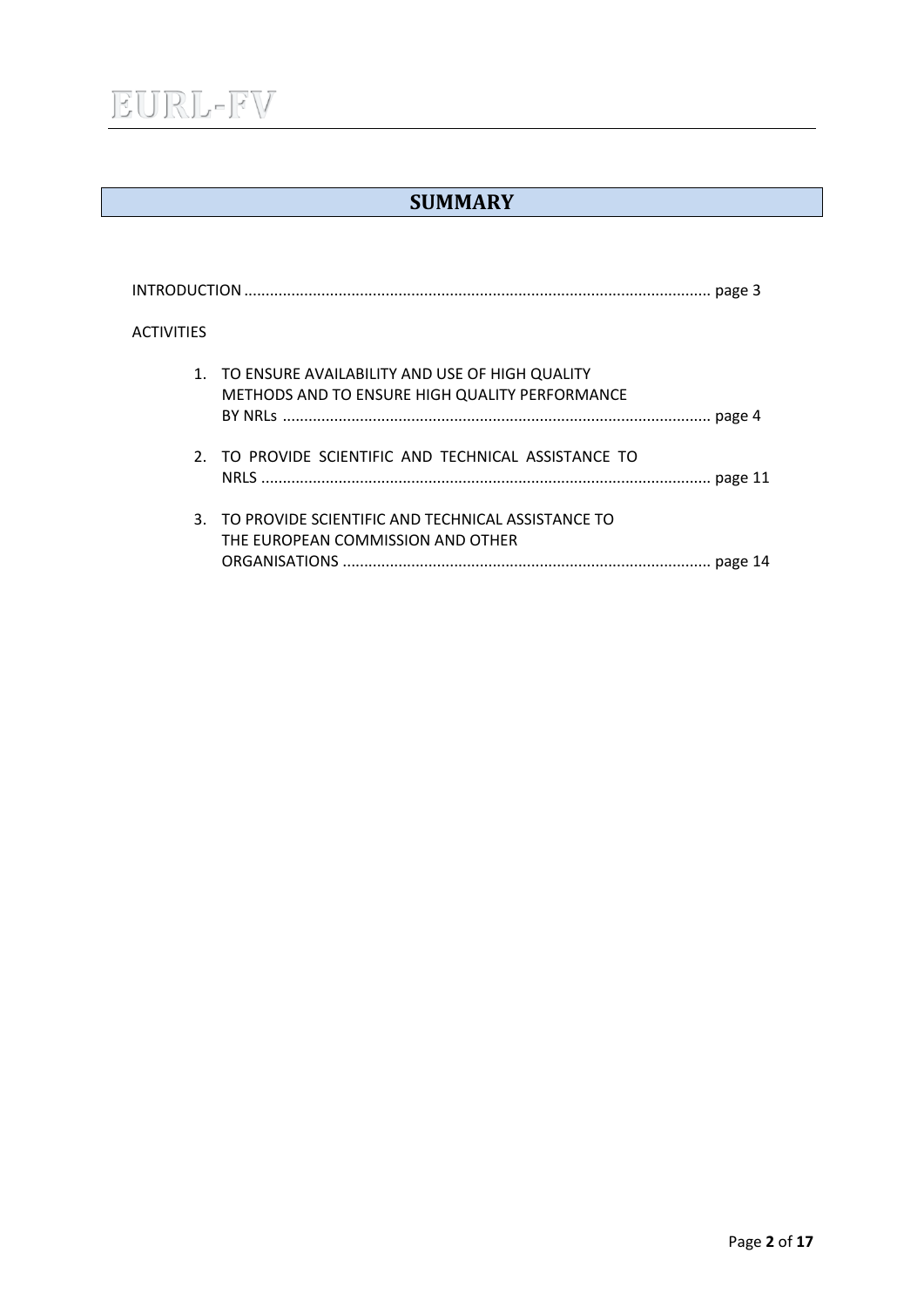### **INTRODUCTION**

EU Reference Laboratories (EURLs) aim to ensure high-quality, uniform testing in the EU and support Commission activities on risk management and risk assessment in the area of laboratory analysis.

Regulation (EC) No 625/2017 on official controls and other official activities performed to ensure the application of food and feed law, rules on animal health and welfare, plant health and plant protection products, defines tasks and responsibilities for all the EURLs. Some of them are: to provide National Reference Laboratories (NRLs) with analytical methods and diagnostic technics, and coordinate their application; to train staff from NRLs; to provide the Commission with scientific and technical expertise in relation to laboratory analysis and to collaborate with the competent laboratories in non-EU countries. Based on the aforementioned, some of the specific activities of the EURL for pesticide residues in fruits and vegetables are the organisation of proficiency tests, the coordination and edition of the Analytical Quality Control guidelines or the assistance to the Commission and EFSA for Art. 12 MRL reviews.

Every year the EURLs submit their work programmes demonstrating their contribution to the Commission's objectives and priorities and request annual EU funding to fulfil their tasks and functions to cover their operational costs.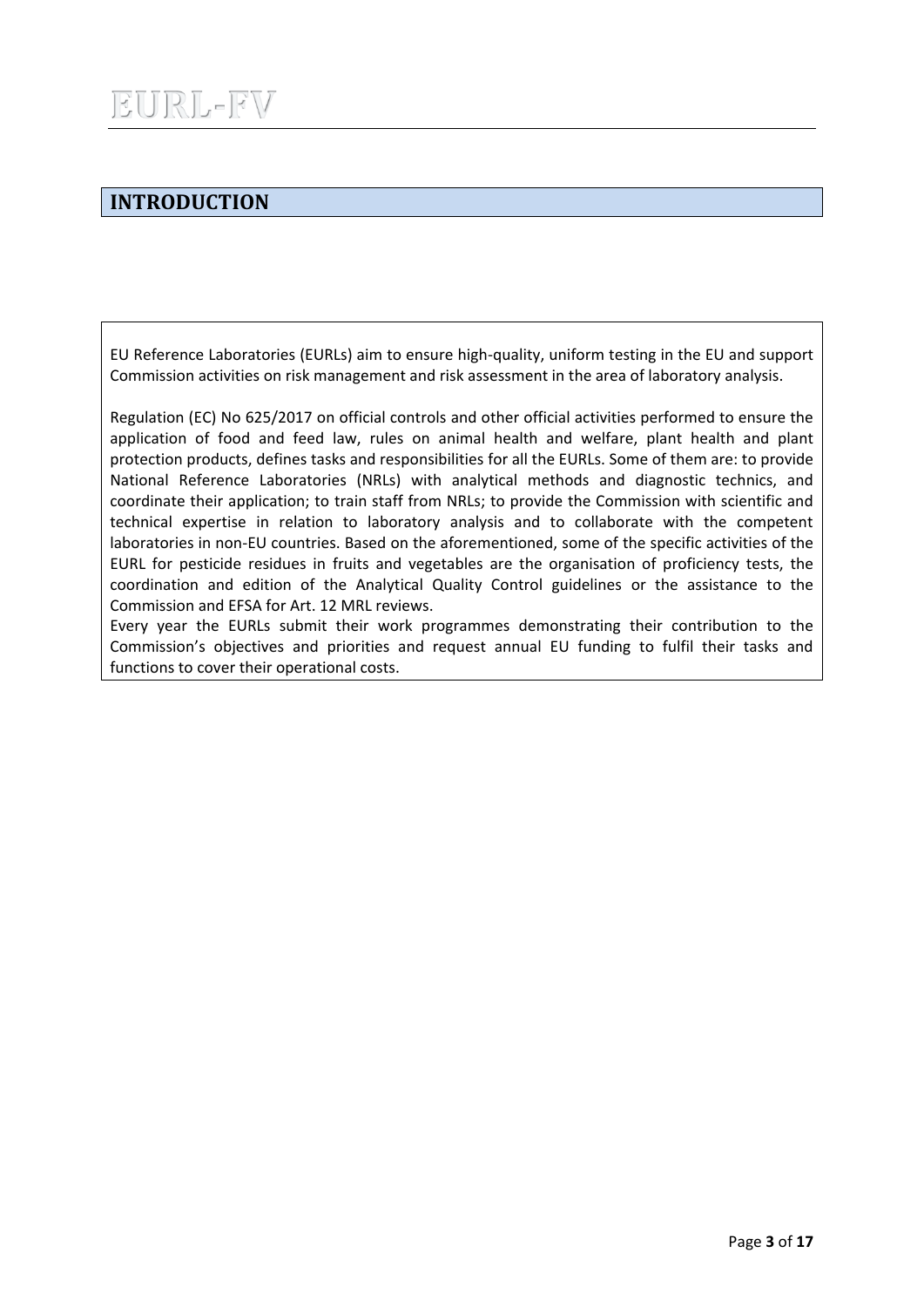#### **Regulation (EU) 625/2017 Art 94(2):**

**European Union reference laboratories designated in accordance with Article 93(1**) **shall be responsible for the following tasks insofar as they are included in the reference laboratories' annual or multiannual work programmes that have been established in conformity with the objectives and priorities of the relevant work programmes adopted by the Commission in accordance with Article 36 of Regulation (EU) No 652/2014:**

*(taking into account Art 147 of (EU) 625/2017)*



### **TO ENSURE AVAILABILITY AND USE OF HIGH QUALITY METHODS AND TO ENSURE HIGH QUALITY PERFORMANCE BY NRLs.**

Please, provided activities related to Regulation (EU) 2017/625: (Number of Sub-activity boxes can be adjusted by EURL)

- *Art. 94.2.a Providing national reference laboratories with details and guidance on the methods of laboratory analysis, testing or diagnosis, including reference methods.*
- *Art. 94.2.b Providing reference materials to national reference laboratories*
- *Art. 94.2.c Coordinating the application by the national reference laboratories and, if necessary, by other official laboratories of the methods referred to in point (a), in particular, by organising regular inter-laboratory comparative testing or proficiency tests and by ensuring appropriate follow-up of such comparative testing or proficiency tests in accordance, where available, with internationally accepted protocols, and informing the Commission and the Member States of the results and follow-up to the inter-laboratory comparative testing or proficiency tests.*
- *Art. 94.2.l Where relevant for their area of competence, cooperate among themselves and with the Commission, as appropriate, to develop methods of analysis, testing or diagnosis of high standards.*

Sub-activity 1.1 *Updating the EURL website and the EURL DataPool*

Objectives: To update and maintain the EURL-FV webpage, as well as contribute to the design and contents of the EURL DataPool (in cooperation with the other EURLs).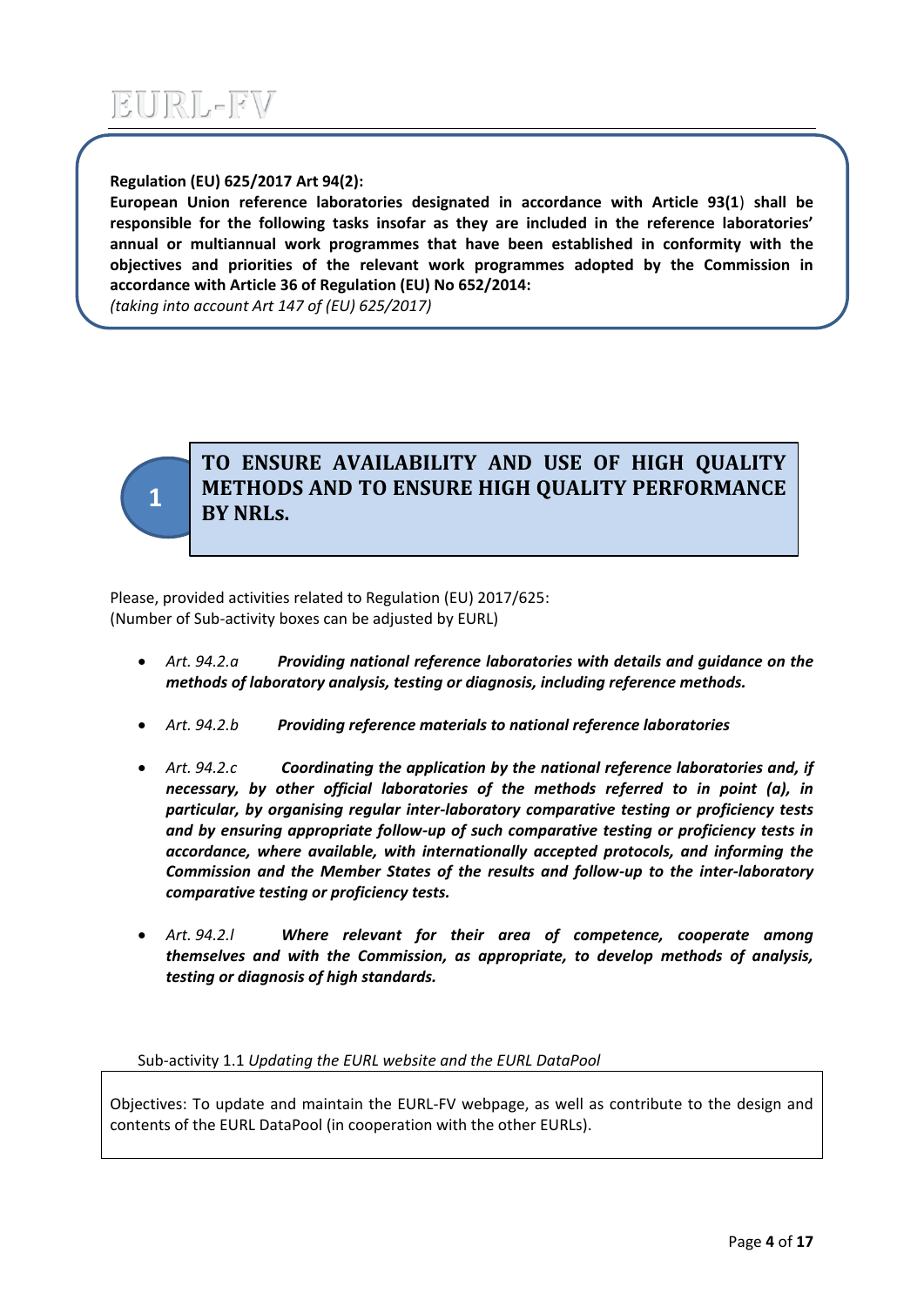

Description: The dedicated webpage "EURL for Fruits and Vegetables": http://www.eurlpesticides.eu/docs/public/home.asp?LabID=500&Lang=EN

located at the EURLs common website (http://www.eurl-pesticides.eu), designed to support dissemination of information and network activities, is continuously updated. It represents the main source of information exchange between the EURLs and the NRLs as well as with other official EU and third countries laboratories. The EURL-FV website holds information about the activities and events carried out by the EURL-FV as well as available published reports and scientific papers. It also holds forms, sheets and other documents ready to fill out on-line, thus facilitating management tasks and quality monitoring as well as direct links to other relevant websites. Constant collaboration between the EURL-FV and the EURL website management is necessary.

Furthermore, the website aids contacts (via specific links) between laboratory researchers and experts providing a valuable tool for dissemination. The website includes different sections, corresponding to the activities of the EURL: Proficiency Tests, Workshops, Services, The EURL-FV Network, AQC Panel and Library.

Expected Output:

- Forms and other information to conduct the 2018 EUPTs will be uploaded onto EUPT-FV area.

- Information and main presentations of the webinars to be organized in 2018 (see sub-activity 2.5) will be included into the Workshop topic:

EURL-WEBINARS:

http://www.eurl-

pesticides.eu/docs/public/tmplt\_article.asp?LabID=500&CntID=933&Theme\_ID=1&Pdf=False&Lang= EN

- Access to the AQC Panel topic in the main EURL website and in our specific area will allow laboratories to consult the "Analytical quality control and validation procedures for pesticide residues analysis in food and feed." (SANTE/11813/2017). The site will allow constant feedback from the laboratories, so it will be useful in collecting information or suggestions from laboratories on the future revisions of the document.

- The results of the scientific activities developed by the EURL-FV will be published as technical or scientific documents, and the most relevant will be disseminated in the EURL-FV website through the Library section making them available for NRLs, OfLs and members of the scientific community.

Duration: Throughout the year

Sub-activity 1.2 *Follow up on requests from NRLs for providing analytical standards*

Objectives: To supply analytical standards to the NRLs under request.

Description: In order to promote the enlargement of the NRLs´ analytical scope and to offer them the possibility to verify their standard solutions, we will provide them with the analytical standards that they request.

Expected Output: At the beginning of 2018, with the publication of the EUPT-FV20 target lists (mandatory and voluntary), we expect to receive requests from NRLs to send them analytical standards of those pesticides newly included in the lists of possible pesticides of the EUPT-FV20. Furthermore, during the year, for example, with the publication of the coordinated multiannual control programme of 2019, 2020 and 2021, we will provide them with the requested substances.

Duration: Throughout the year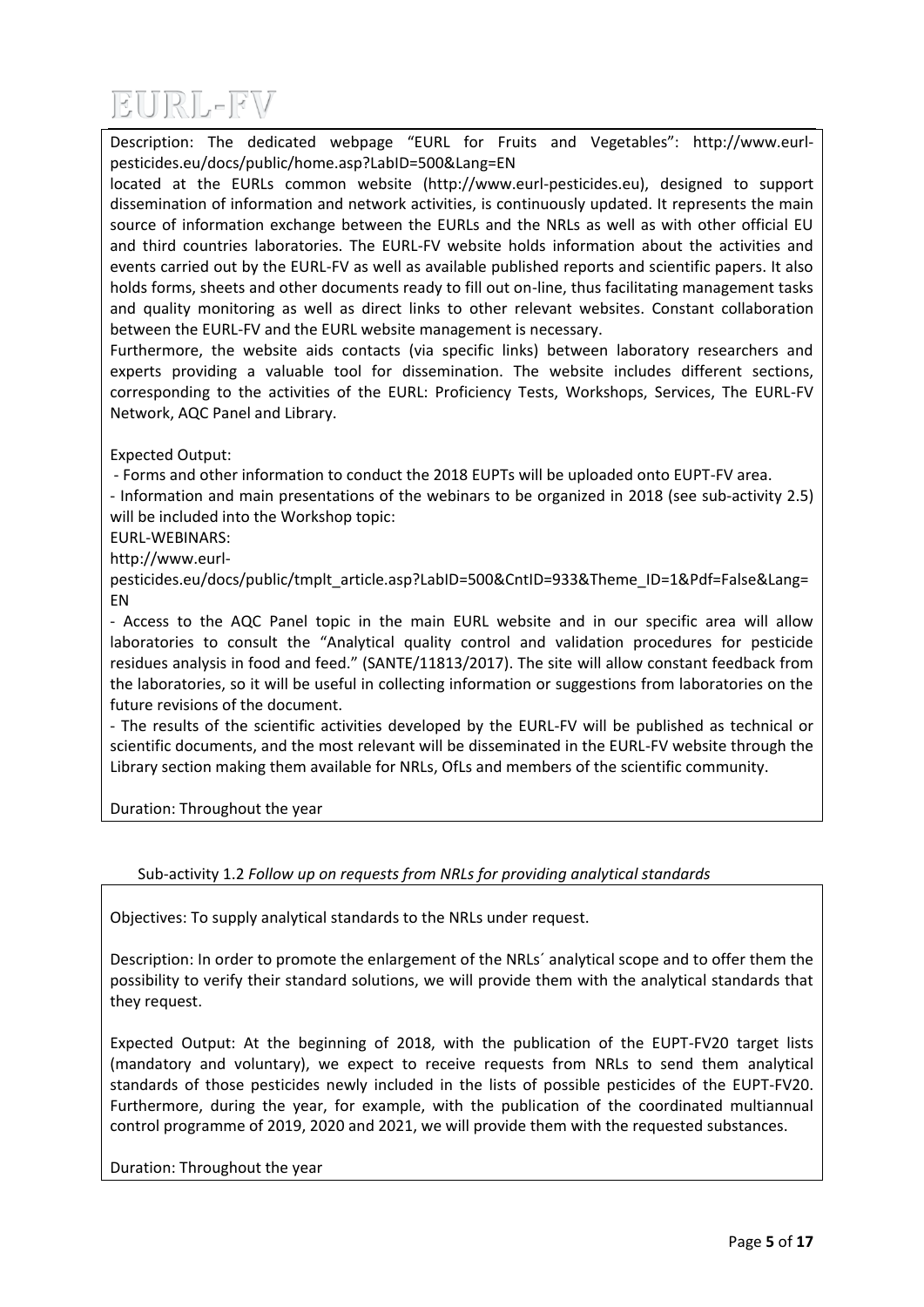#### Sub-activity 1.3 *Analysis of official samples*

Objectives: To carry out analysis of fruits and vegetable samples for the analysis of pesticide residues within the frame of National and EU official controls.

Description: The EURL-FV yearly analyses fruits and vegetable official samples as part of the national control programme and the EU coordinated multiannual control programme (MACP).

Expected Output: To analyse 2000 official samples during 2018.

Duration: Throughout the year

#### Sub-activity 1.4 *Organisation of proficiency tests and follow up on the results*

Objectives: To organise proficiency tests simulating, as far as possible, the real sample conditions and to follow up on the results obtained by the NRLs and OfLs, emphasizing on unacceptable results.

Description: The European Proficiency Test on fruits and vegetables EUPT-FV20, in accordance with previous schemes and statements, will be open to all OfLs, especially the NRLs of EU Member States. Additionally, laboratories from EFTA countries and other third countries will be invited to participate, so quality assurance can reach them on the basis of the proficiency test. These countries might be invited to take part after *Health and Food Audit and Analysis* recommendation and by request of DG SANTE.

This EUPT will be carried out in a way which simulates, as far as possible, the real sample conditions that arrive at a laboratory in its routine work such as: the use of commercial formulations for pesticide treatment; homogeneity of intra-samples and the consideration of all classes/types of compounds. In order to facilitate analytical performance control to the laboratories, a "blank" sample will be provided in each EUPT.

The commodity used for the test material of EUPT-FV20 will be green beans. The test material will contain incurred pesticides. The whole organisation of the EUPT will be very similar to that of previous EUPTs performed by the EURL-FV.

Additionally, a second intercomparative study using screening methods (EUPT-SM10) will be organized in parallel to EUPT-FV20, with the intention to promote the rapid screening of a large number of pesticide residues in the EU control laboratories over a very short period of time (72 h). In this way, the scope of the methods in screening mode could reach 500-700 compounds in a rapid inexpensive way. This information supports OfLs in checking their performance in these situations. It allows the EURL to identify the large scope laboratories ("scouting laboratories"). This activity is well accepted by OfLs as can be confirmed by the increasing participation (more than 70 EU OfLs) in previous rounds.

Participation in this PT remains on a voluntary basis; nevertheless, all NRLs and OfLs involved in the determination of pesticide residues in fruit and vegetables for the EU-coordinated monitoring programme, or for their own national programmes and third countries will be invited to take part.

A third proficiency test will be organised in order to offer the NRLs and OfLs the possibility to test their methods with special commodities such as baby food, herbs, spices, etc. and evaluate their performance with regard to those commodities. Participation in this PT remains on a voluntary basis. These Proficiency Tests will be based on the Quality Control Norm ISO/IEC 17043: Conformity assessment - General requirements for proficiency testing.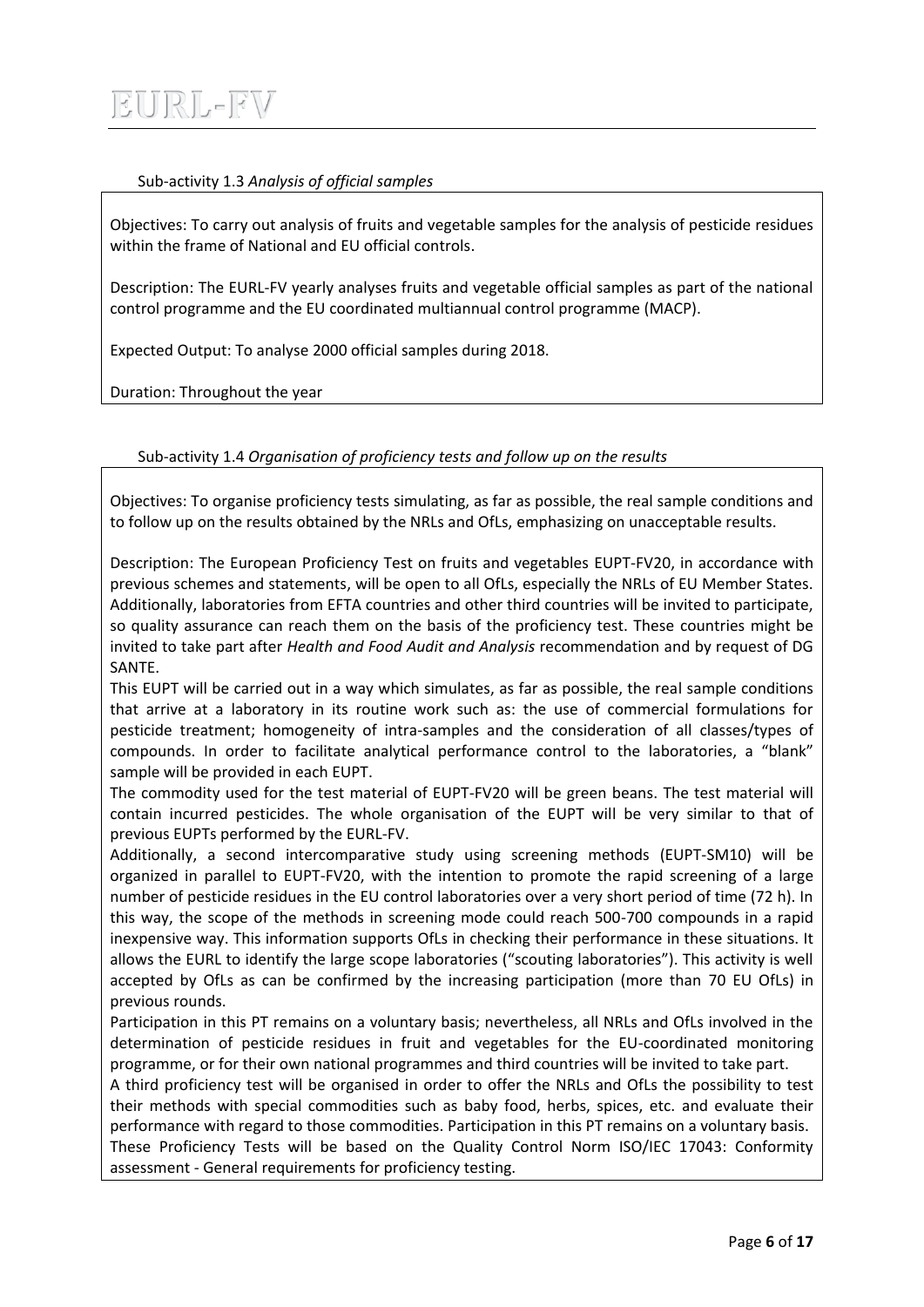

Once a year, the EURL-FV will organise a meeting of the EUPT-Panel (EURLs + EUPTs Scientific Committee) to discuss the evaluation of the EUPT results and to decide about the following years´ EUPTs.

Expected Output: Three proficiency tests will be organised during 2018: EUPT-FV20, EUPT-SM10 and EUPT-SC02.

Duration: Throughout the year

#### Sub-activity 1.5 *Cooperation and meetings with other EURLs*

Objectives: To maintain a smooth channel of communication between the EURLs for pesticide residues.

Description: Constant collaboration with the other pesticide residue EURLs will be maintained for general management activities and other specific tasks. Additionally, every year the four EURLs will meet in order to discuss specific issues like the EURLs webpage, EUPTs or joint workshops. Inter-EURL-meetings in some cases in presence of DG SANTE representatives will be carried out with the aim to discuss, plan, coordinate or evaluate EURL-activities such as the preparation of work programs, EUPTs or web-applications. In certain cases, online-meetings or tele-conferences will be carried out.

Expected Output: In 2018 a meeting with the EURLs is expected to be celebrated in Denmark (organised by EURL-CF) in order to organise the common webpage for the EUPTs.

Duration: Throughout the year

Sub-activity 1.6 *Development and validation of analytical methods: Development of a HRAMS method for the analysis of frequently found pesticides in fruits and vegetable including compounds with special difficulties.*

Objectives: Development of HRAMS method.

Description: During 2017 a method combining accurate mass screening with quantitative detection was developed for commodities with a high number of co-extractives such as spices, herbs, oily matrices, etc. This method will be adapted for the analysis of frequently found pesticides in different commodity groups of fruits and vegetables including compounds with special difficulties.

Expected Output: 1 Technical report and/or scientific publication.

Duration: 4 months

Sub-activity 1.7 *Development and validation of analytical methods: New food products with high consumption in the EU (super-foods)*

Objectives: To develop analytical methods for novel foods.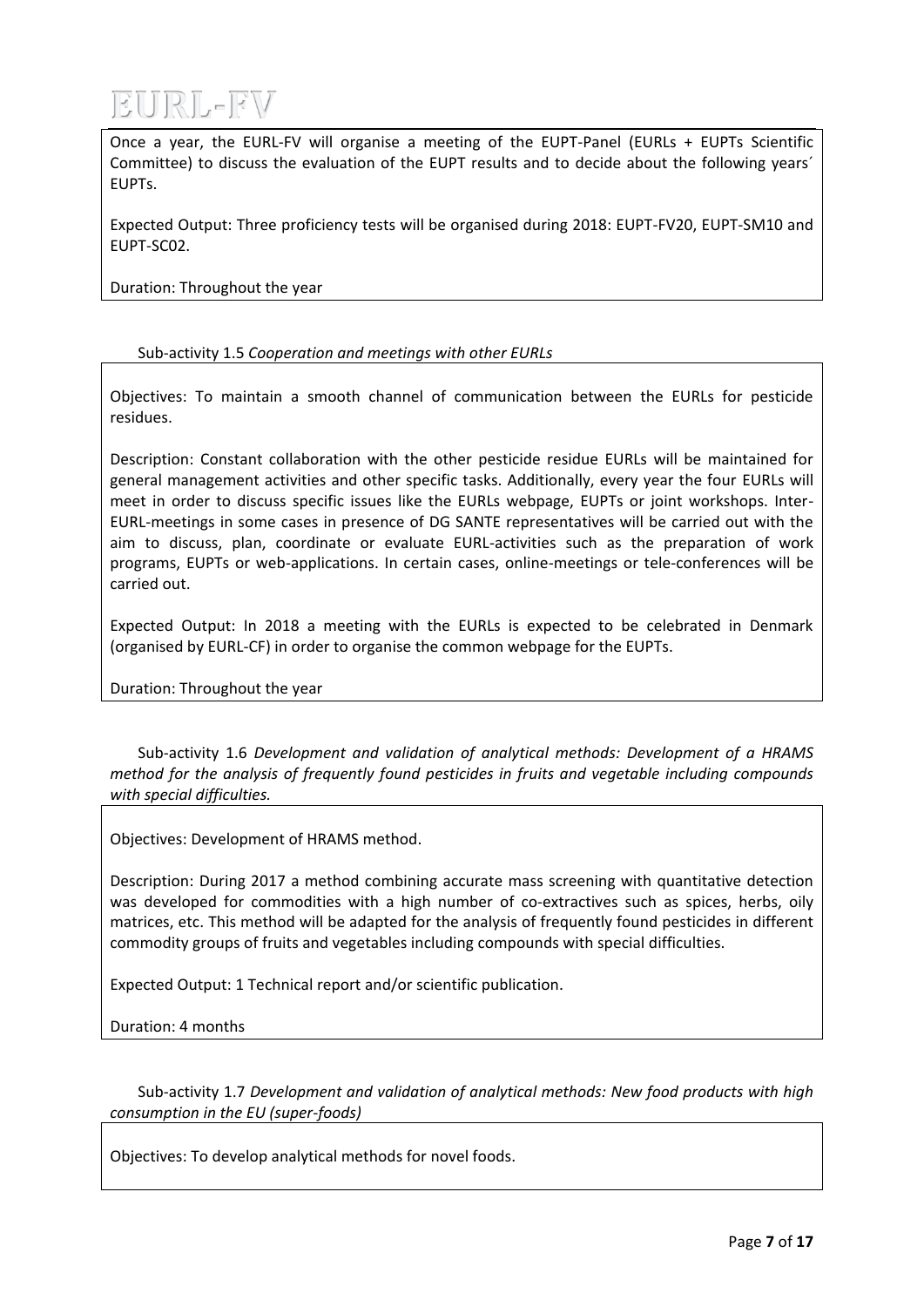

Description: The current attention on superfoods has likely been encouraged by a growing public interest in food and health, particularly in the developed world. Those novel foods are relatively new in the EU market and in some cases unknown to the laboratories. Additionally, some of those commodities present special difficulties in their analysis due to the complexity of their composition, which affects in the sense of an acute matrix effect or in the incomplete extraction due to gel formation. These difficulties can affect both the identification and quantification of the samples. Due to the beneficial properties of some of those novel foods it is foreseeable that its consumption increases with time. In 2018 the EURL-FV will develop and validate analytical methods based on the three main multiresidue (MRM) extraction methods (QuEChERS, SweEt and NL-miniLuke) for the analysis of novel foods such as chia seeds, goji berries, etc… by both gas and liquid chromatography coupled to tandem mass spectrometry (GC-MS/MS and LC-MS/MS). The scope of the methods will cover at least those MRM amenable pesticides included in the MACP.

Expected Output: 1 Technical report and/or scientific publication.

Duration: 4 months

Sub-activity 1.8 *Development and validation of analytical methods: Comparison of commercial certified standard solutions.*

Objectives: To compare commercial certified standard solutions in order to verify the suitability for quantification of pesticide residues.

Description: Nowadays many laboratories use commercial mixes of certified standard solutions instead of preparing the standard mixes themselves, since it leads to important saving in terms of time and laboratory work. However, some problems of erroneous quantification have been encountered. For this reason, the EURL-FV will compare different commercial certified standard solutions in order avoid mistakes in laboratory quality control activities.

Expected Output: 1 Technical report and/or scientific publication.

Duration: 4 months

Sub-activity 1.9 *Validation of the main MRM methods at LOQs not higher than 5 µg/Kg in fruits and vegetables.*

Objectives: To encourage the NRLs and OfLs to lower the LOQ to 5 µg/Kg in fruits and vegetables.

Description: Nowadays the application of highly sensitive analytical methodologies in the laboratories allows to achieve LOQs below 0.010 mg/kg. In order to facilitate the transition to low LOQs, the EURL-FV will validate gradually and in collaboration with EFSA, those pesticides included in the MACP and the working document for the three main multiresidue methods implemented by the EU NRLs and OfLs.

Expected Output: 1 Technical report.

Duration: 4 months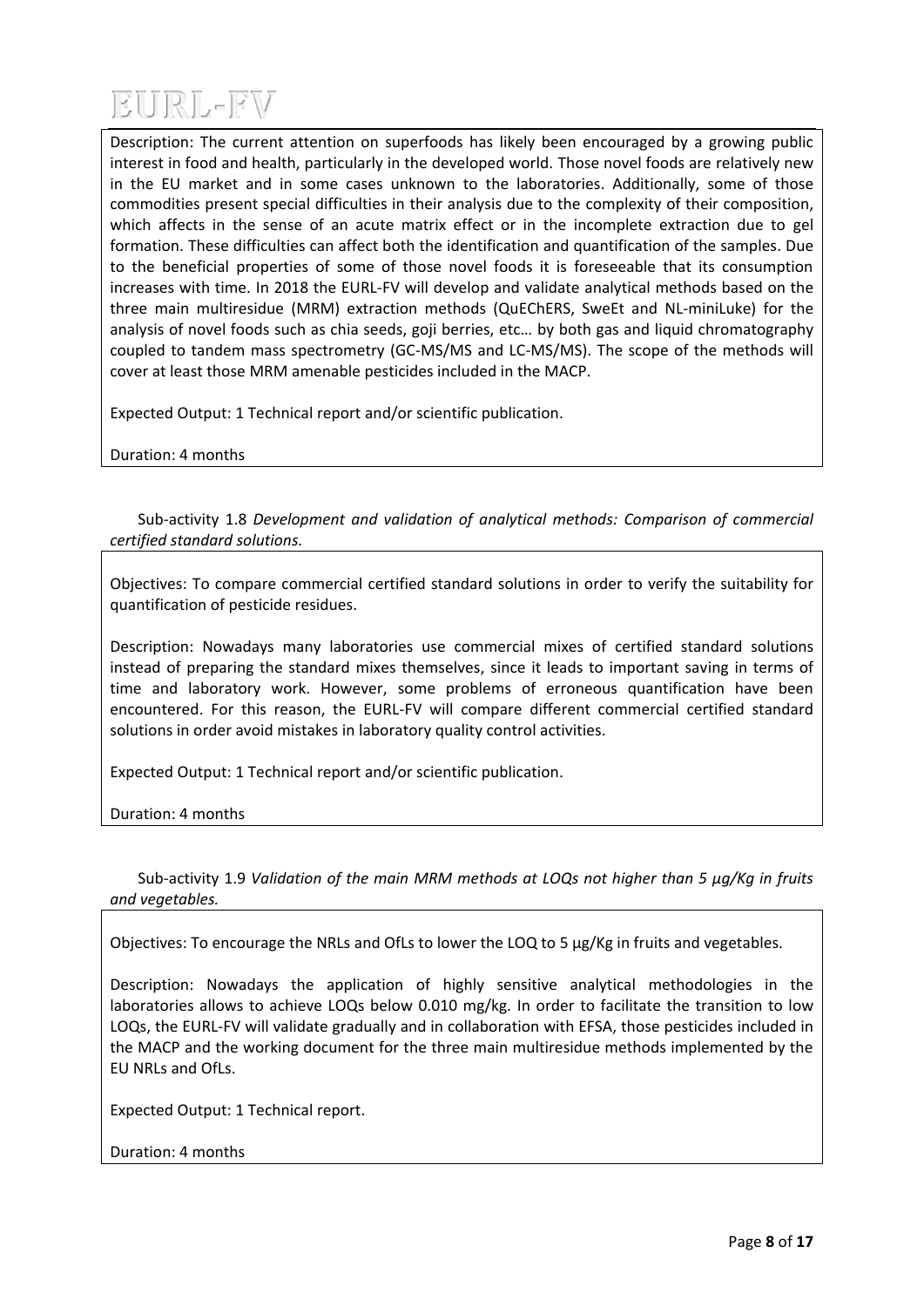## EURL-FV

Sub-activity 1.10 *Development of a HRAMS method to detect unauthorised substances or the unauthorised use of authorised substances.*

Objectives: Evaluation of exact mass libraries for the development of a HRAMS method for unauthorised substances.

Description: Constant positive findings of non-authorized pesticides in the European Union or authorised substances with unauthorised use brings out the need to include some of these lowfrequency pesticides in routine analysis. However, due to their low frequency, for an effective handling it is advisable to include them in HRAMS screening methods. With this aim the EURL-FV will evaluate the use of exact mass libraries in order to apply them in the aforementioned screening methods.

Expected Output: 1 Technical report and/or scientific publication.

Duration: 4 months

Sub-activity 1.11 *Development and validation of analytical methods: Evaluation of supercritic chromatography for matrix removal in case of analysis of difficult matrices.* 

Objectives: Development of modular multiresidue method.

Description: In the analysis of difficult commodities with high matrix effects two approaches can be used: the modification of the clean-up step making it specific for a certain commodity, or the modification of the chromatography used. This latter approach will be explored, and in the same way that specific clean-up methods are used as modules for difficult commodities, the modular concept will be extended to different chromatographic systems such as ion chromatography or supercritical fluid chromatography (SFC). This one is an alternative for conventional reverse phase liquid chromatography applied for the analysis of pesticide residues. The use of SFC coupled to triple quad mass spectrometry often provides a faster and more accurate analysis comparing with the conventional reverse phase liquid chromatography, leading thus to shorter run times. Besides, it shows unique capabilities and advantages such as absence of water, high sensitivity and reduced matrix effect.

Expected Output: 1 Technical report and/or scientific publication. Duration: 4 months

Sub-activity 1.12 *Development and validation of analytical methods: Strategies to avoid thermal degradation of specific compounds when analysed by gas chromatography coupled to tandem mass spectrometry.*

Objectives: To develop a method that avoids thermal degradation of specific compounds.

Description: Some pesticides like captafol, captan, folpet or carbosulfan degrade when injected by gas chromatography coupled to tandem mass spectrometry with a multimode injector, with the problem that they have common and thus non-selective metabolites. The EURL-FV will study possible strategies to avoid this thermal degradation, such as the use of a cool on-column injector. A method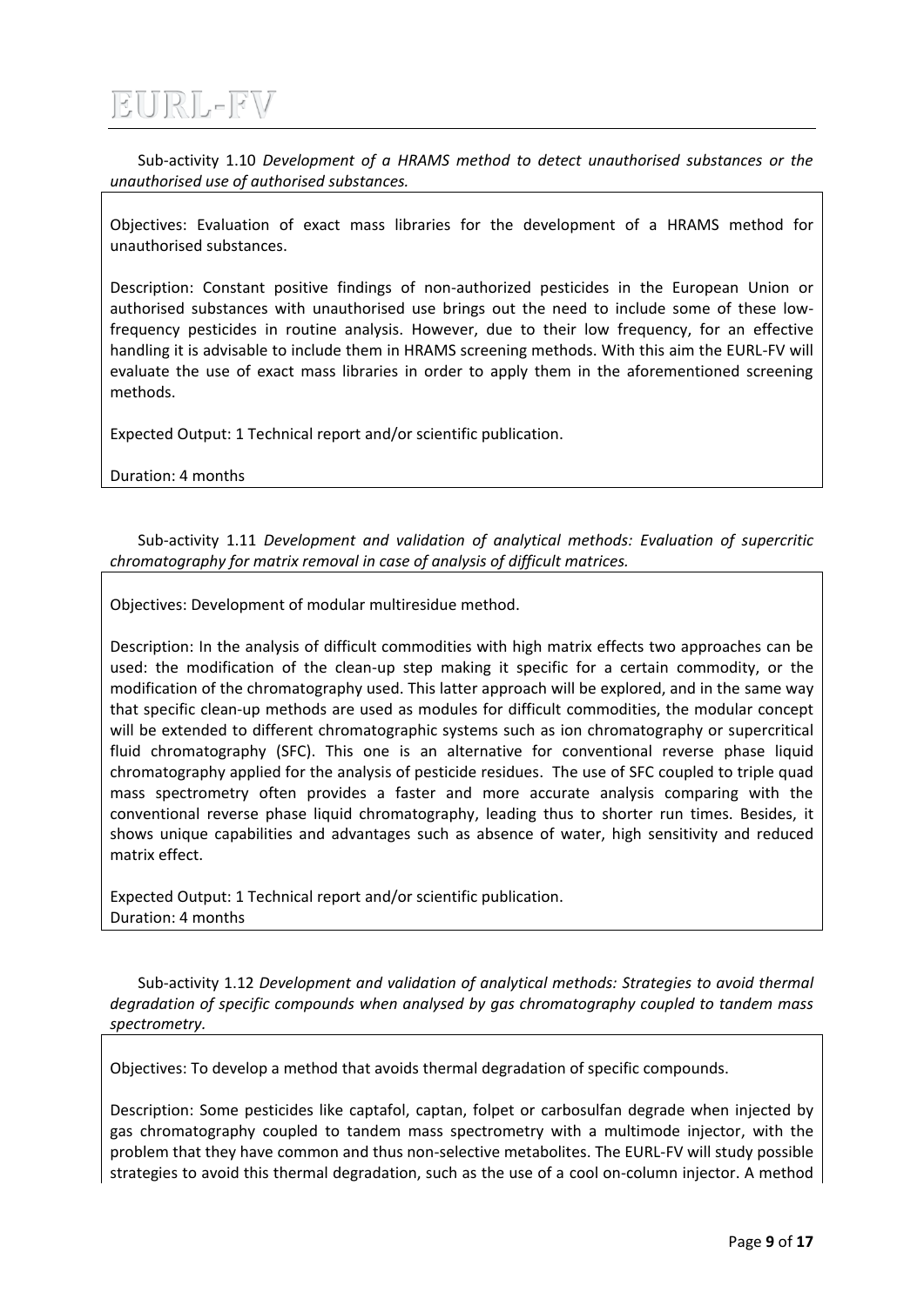

will be developed and validated following that strategy, enabling that way the analysis of such thermolabile compounds.

Expected Output: 1 Technical report and/or scientific publication.

Duration: 4 months

Sub-activity 1.13 *Development and validation of analytical methods: Update of the GC-Q-TOF-MS database of exact masses of pesticide fragments in EI mode and development of a GC-Q-TOF-MS database in NCI mode. Validation of the corresponding screening methods.*

Objectives: Update of a GC-Q-TOF-MS database of exact masses.

Description: In previous years a database in electron impact mode was created and was updated with new pesticides and their fragments in collaboration with the EURL-CF. This collaboration will continue in 2018 with the inclusion of more pesticides and their fragments in the database. The selection of the pesticides will be made in order to cover as many compounds as possible of the EU multi-annual control programme. The data will subsequently be uploaded onto the EURL database.

Expected Output: Database with at least 400 pesticides and their fragments.

Duration: 4 months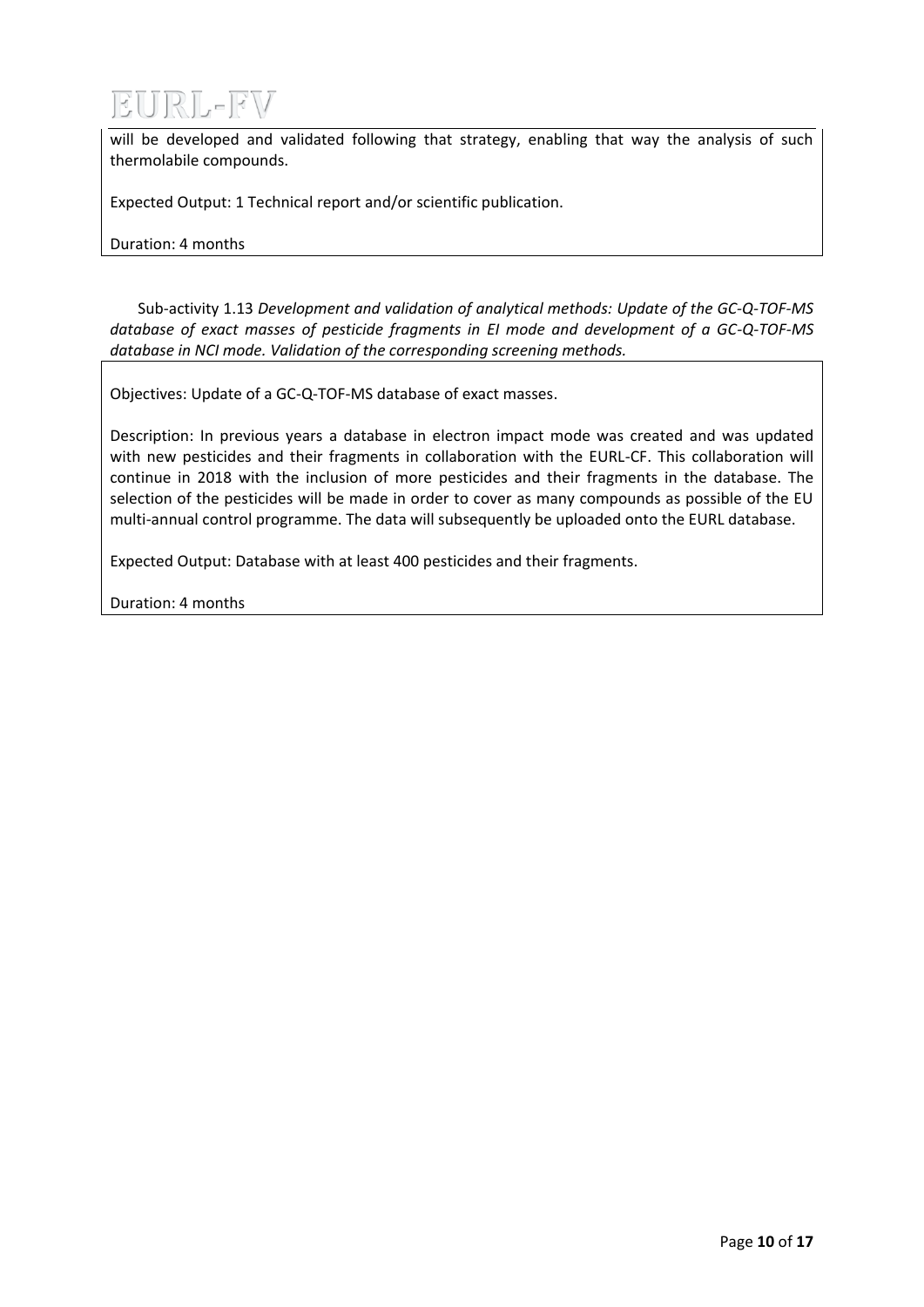## URL-FV

**2**

## **TO PROVIDE SCIENTIFIC AND TECHNICAL ASSISTANCE TO NRLs**

Please, provided activities related to Regulation (EU) 2017/625: (Number of Sub-activity boxes can be adjusted by EURL)

- *Art. 94.2.d Coordinating practical arrangements necessary to apply new methods of laboratory analysis, testing or diagnosis, and informing national reference laboratories of advances in this field.*
- $\bullet$
- *Art. 94.2.e Conducting training courses for staff from national reference laboratories and, if needed, from other official laboratories, as well as of experts from third countries.*
- $\bullet$
- *Art. 94.2.g Providing information on relevant national, Union and international research activities to national reference laboratories.*

#### Sub-activity 2.1 *Providing technical and scientific support to NRLs*

Objectives: To support the NRLs in the development of their analytical methods and the enlargement of their scope of analysis.

Description: The results of the scientific activities developed by the EURL-FV will be published as technical or scientific documents, depending on the impact of the activities. They will be disseminated in the EURL–FV website (www.eurl-pesticides.eu), through the Library section, making them available for OfLs and members of the scientific community. The main EURL-FV contributions to international conferences will also be uploaded to the EURL–FV website.

Additional assistance to the NRLs will be supported by constant communication via e-mail and telephone.

Expected Output: In 2018 at least six new technical reports and/or scientific papers will be published on the website.

Duration: Throughout the year

#### Sub-activity 2.2 *Organisation of workshops*

Objectives: To organise a workshop with the NRLs to act as a platform for information exchange.

Description: In 2018, the annual EURL/NRLs-FV workshop will be celebrated together with the EURL-SRM in Almería, Spain, and organised by EURL-FV. The workshop will be held over two days and will consist of technical and scientific communications and round tables. Extensive interaction with all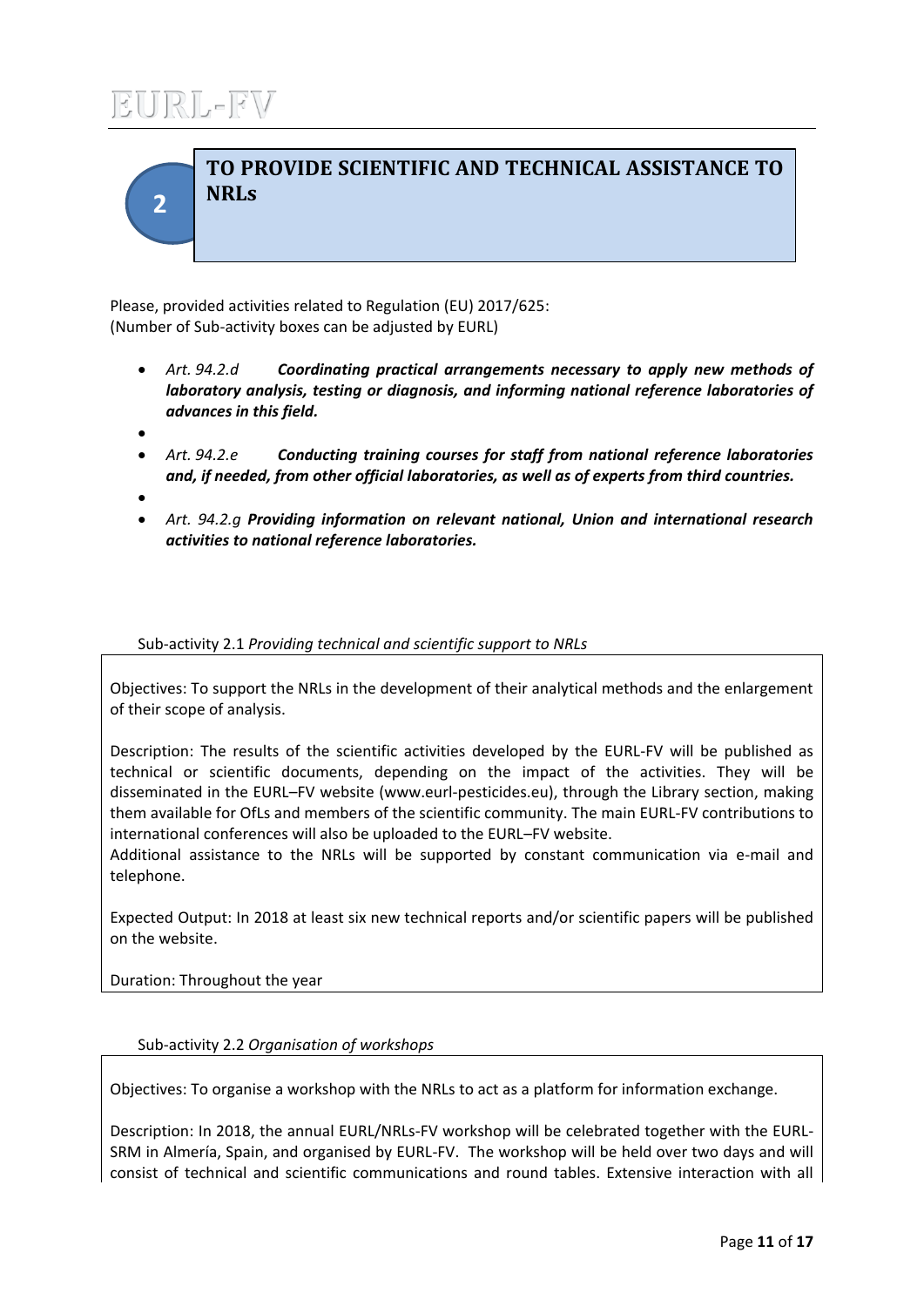

NRLs that will attend will be the main objective. Attention will also be paid to the evaluation of the EUPT results and their relation with the various analytical methods applied by the NRLs and OfLs establishing actions for improvement.

NRLs representatives from all the EU Member States will participate in the workshop, with a maximum of 46 eligible participants. The workshop will be celebrated in September 25<sup>th</sup>-26<sup>th</sup> 2018.

Expected Output: Report on Workshop, pdf of presentations on website, Evaluation forms (satisfaction index of participants and their comments).

Duration: 2 months

#### Sub-activity 2.3 *Organisation of training courses*

Objectives: To organise a training course for staff from national reference laboratories in order to provide them with scientific and technical assistance.

Description: The EURL-FV will support the NRLs with technical "lab activities". This technical assistance will consist on the selection of a limited group of NRLs (8-10) to develop technical training of 1-2 days duration at the EURL-FV laboratory (Almería, Spain). In 2018 the training will be focused on new mass spectrometry platforms for pesticide residues.

The training course will also aim to introduce modifications in the SANTE document as regard the identification and validation procedures for accurate mass spectrometry.

The training in expected to be celebrated in September 27<sup>th</sup> – 28<sup>th</sup> 2018

Expected Output: Report on Workshop, pdf of presentations on website, Evaluation forms (satisfaction index of participants and their comments).

Duration: 2 months

#### Sub-activity 2.4 *Visits of NRLs*

Objectives: On the spot visits to the NRLs in order to give them technical and scientific support.

Description: The EURL-FV will visit one NRL with deficits in the areas of EUPT-performance, analytical scope or country network of OfLs. The NRL to be visited will be selected based on the EUPT-FV results, and will be specified at a later stage in consultation with DG SANTE.

Expected Output: Mission Report

Duration: 2 weeks

#### Sub-activity 2.5 *Organisation of webinars*

Objectives: To disseminate scientific and technical results in an interactive way.

Description: The EURL-FV in collaboration with EURL-AO/CF/SRM, will conduct webinars with the aim to disseminate technical information to the NRLs and OfLs in a cost effective but still interactive way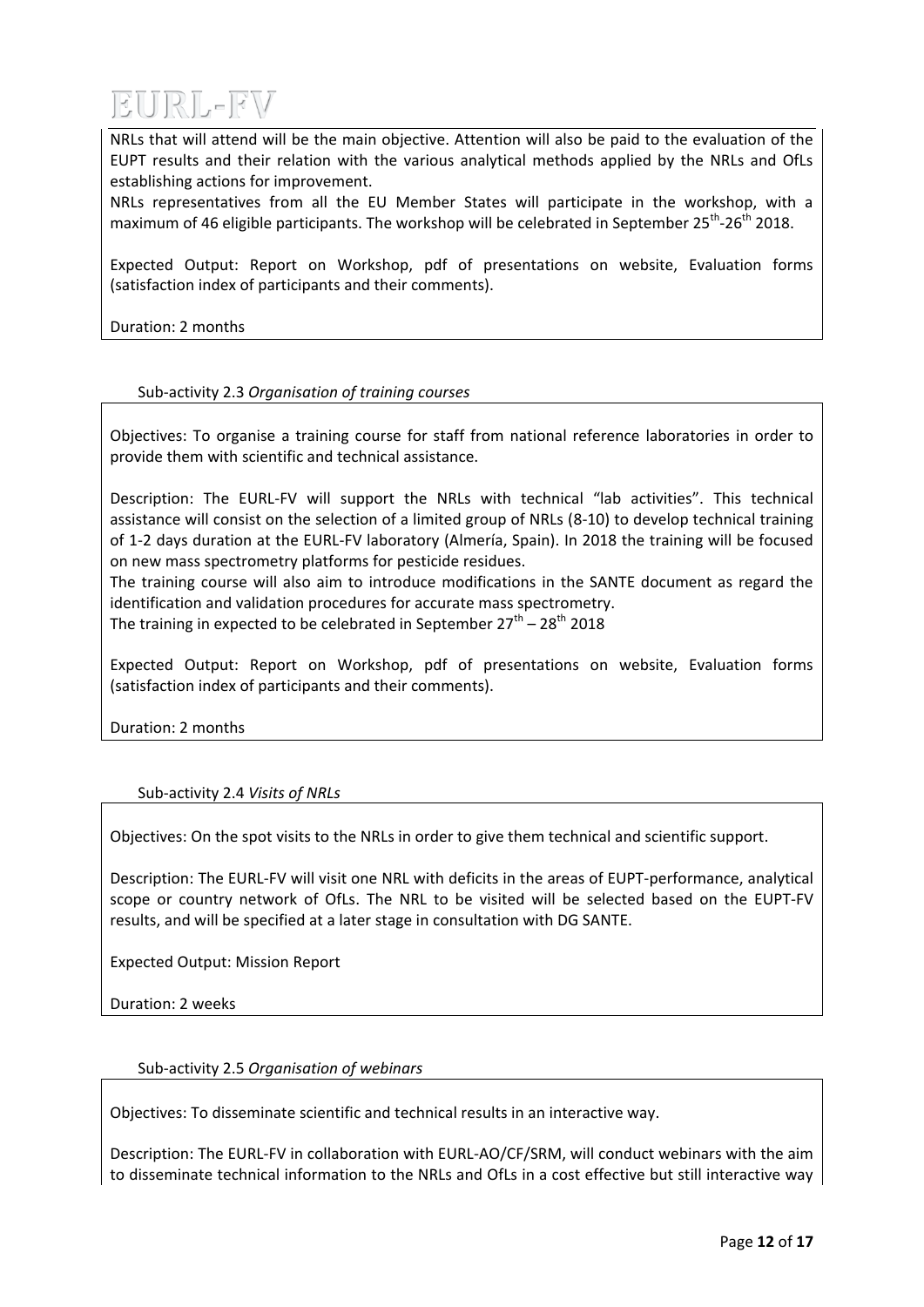

These webinars will be coordinated by the EURL-FV and will be especially focused on dissemination of PT results and the main analytical methods developed. Virtual conference services of these activities will be subcontracted.

During 2018 the EURL-FV will organize at least three webinars, being the main relevant topics those activities related to the Work Programme 2018, such as the results of the EUPT-FV20, EUPT-FV-SM10, EUPT-FV-SC02.

Expected Output: Report on activity.

Duration: 2 weeks

#### Sub-activity 2.6 *Updating and publication of the list of NRLs*

Objectives: To update the network of NRLs and OfLs.

Description: The network of NRLs and OfLs is constantly changing, and for this reason it is necessary to keep it updated. Every year before the participation in EUPT-FV, the EURL-FV contacts the NRLs in order to obtain the detailed list of OfLs. In parallel, the EURL DataPool also gathers information about possible changes in the list.

Expected Output: Updated list of NRLs published in the EURL-FV website.

Duration: 1 month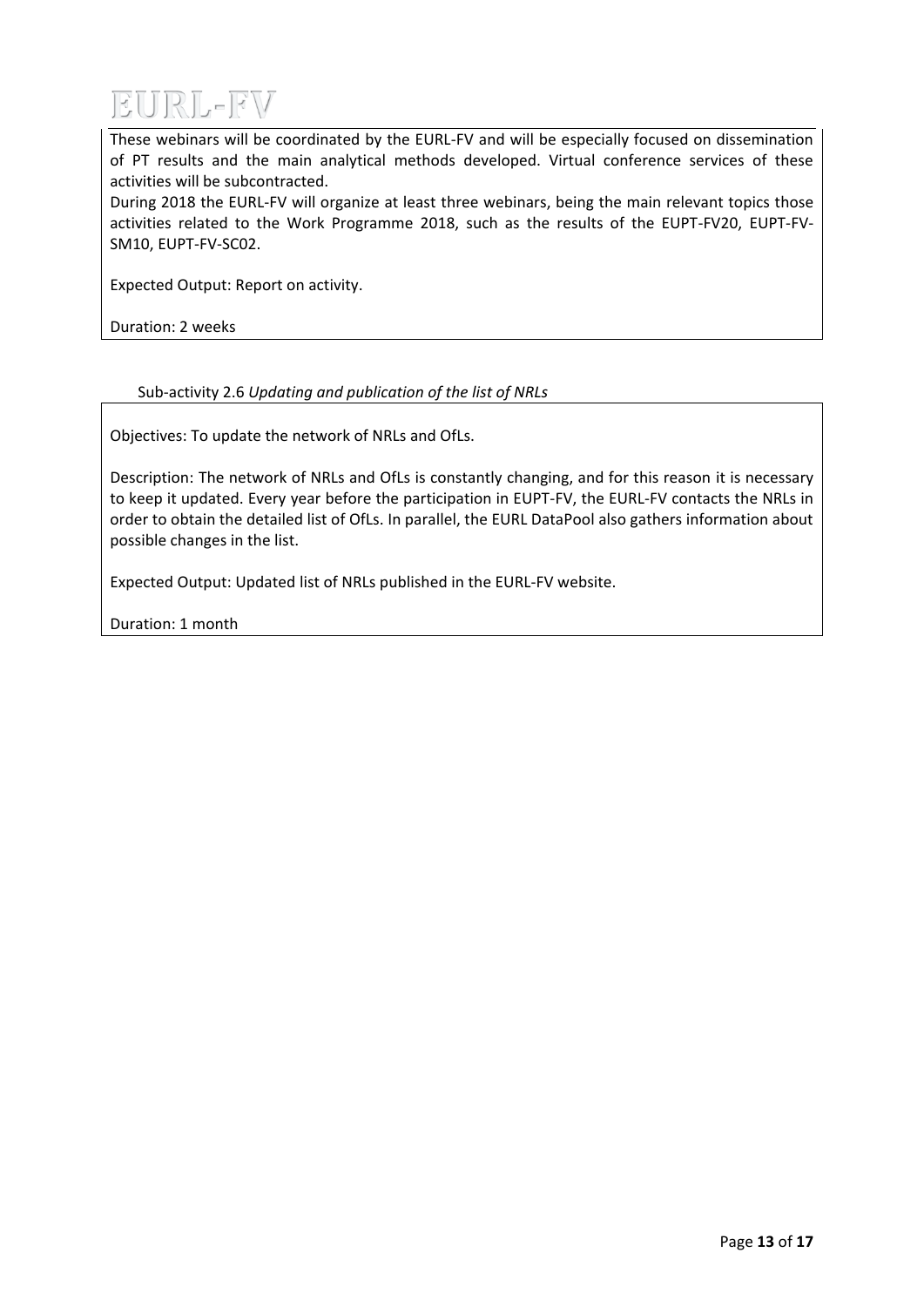## $|||R|| = |F|$



### **TO PROVIDE SCIENTIFIC AND TECHNICAL ASSISTANCE TO THE EUROPEAN COMMISSION AND OTHER ORGANISATIONS**

Please, provided activities related to Regulation (EU) 2017/625: (Number of Sub-activity boxes can be adjusted by EURL)

- *Art. 94.2.f Providing scientific and technical assistance to the Commission within the scope of their mission.*
- *Art. 94.2.h Collaborating within the scope of their mission with laboratories in third countries and with the European Food Safety Authority (EFSA), the European Medicines Agency (EMA) and the European Centre for Disease Prevention and Control (ECDC).*
- *Art. 94.2.i Assisting actively in the diagnosis of outbreaks in Member States of foodborne, zoonotic or animal diseases, or of pests of plants, by carrying out confirmatory diagnosis, characterisation and taxonomic or epizootic studies on pathogen isolates or pest specimens.*

Sub-activity 3.1 *Information on LOQs, residue definitions and standards for Art. 12 MRL reviews, new active substances and other substances, when requested by COM*

Objectives: To give technical and scientific support to the Commission when requested.

Description: Constant communication will be established with the Commission via e-mail, phone calls or meetings. Whenever the need arises, technical advice will be provided to the DG SANTE upon request. This is a horizontal task with the four EURLs and coordinated by the EURL-SRM and EURL-CF.

Expected Output: In 2018 this activity will continue as in previous years.

Duration: Throughout the year

Sub-activity 3.2 *Assistance to COM for the EU MACP and the monitoring working document*

Objectives: To give technical and scientific support to the Commission in the drafting of the EU MACP.

Description: Assistance to the European Commission will continue regarding the selection of the number of analyses, commodities and pesticide lists to be monitored by the Member States in the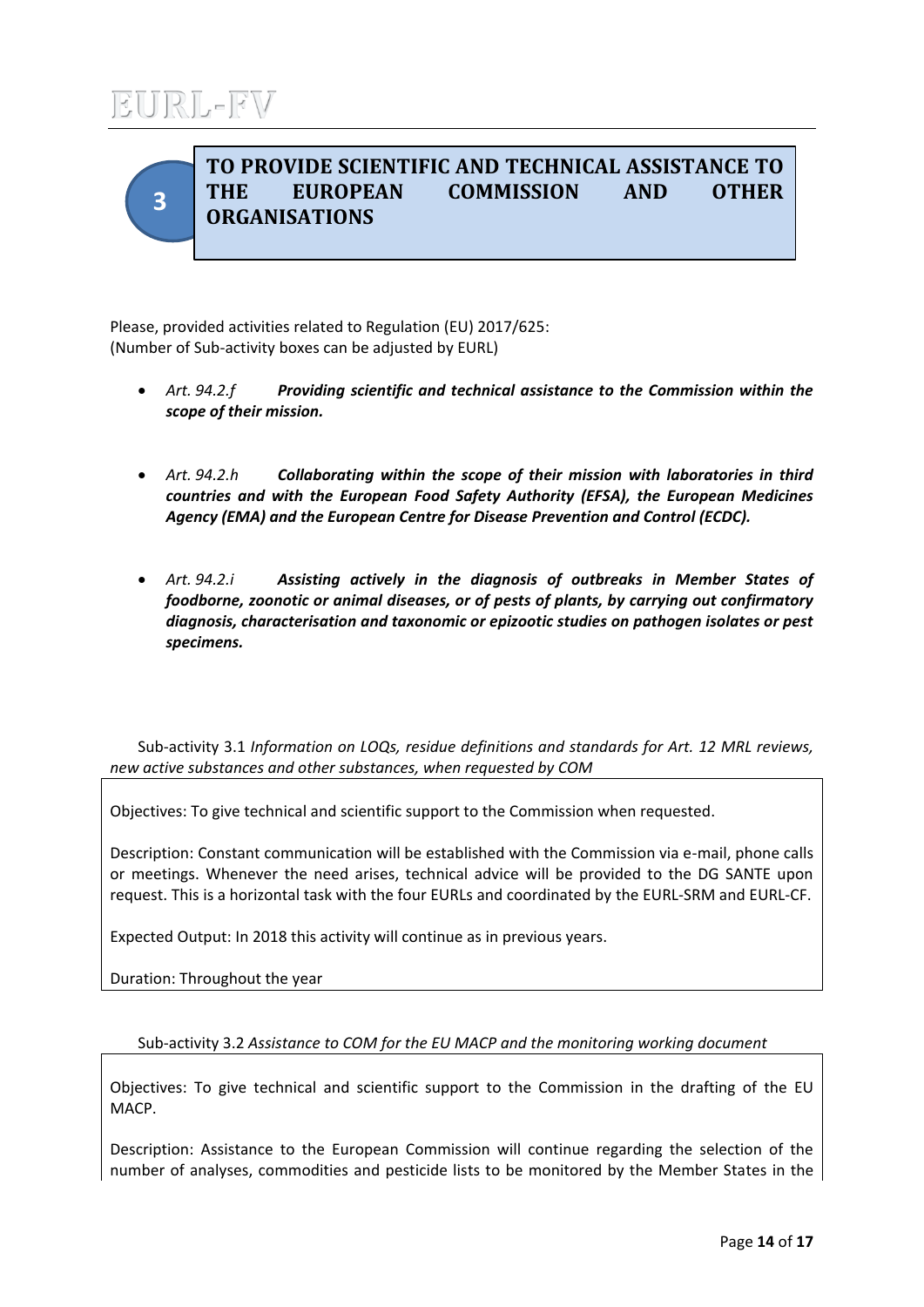

coordinated multiannual control programme of the Union for 2020, 2021 and 2022. This assistance will also be related to the update of the list of pesticides included in the monitoring working document.

Expected Output: To contribute to the new versions of the MACP and monitoring working document.

Duration: 2 weeks

#### Sub-activity 3.3 *Contribution to the revision of the analytical quality control guidelines*

Objectives: Update and edition of EU Guidelines on Quality Control Procedures.

Description: In order to continue the process of achieving complete harmonisation measures for pesticide residue analysis within the EU, the SANTE document "Analytical quality control and method validation procedures for pesticide residues analysis in food and feed" (SANTE/11813/2017) needs to be revised and updated on continuous basis.

Therefore, the aim is to carry on with the specific forum (QC Panel) on the EURL-FV website to facilitate the discussion and to point out difficulties and improvements on the EU AQC Guidelines. This network will provide interaction among EURLs-NRLs-OfLs. The outcome of the discussion in this specific forum will improve and facilitate further updated revisions of the EU QC Guidelines, to be presented in the joint workshop every two years.

Expected Output: The expected activities for 2018 are to collect changes for the new version, apart than those from the QC Panel, from the Joint Workshops with EURL-SRM organised in Almería in 2018, and from the specific training to the NRLs organised in Almería. Additionally, the AQC Advisory group together with the four EURLs will meet once in 2018 in order to discuss about the possible changes and modifications to the SANTE Guidelines.

Duration: 1 month

#### Sub-activity 3.4 *General technical support to the Commission*

Objectives: To provide technical and scientific support to the Commission when requested

Description: Technical and scientific support to the Commission will be provided when requested. Constant communication will be established via e-mail, phone calls or meetings. Whenever the need arises, technical advice will be provided to the DG SANTE upon request.

Expected Output: Attendance to the Standing Committee (PAFF) meetings at request of the DG SANTE and assistance to the audit team of the department *Health and Food Audits and Analysis* if they so request it, by accompanying the inspectors in the audit visits giving technical support as a "national expert".

Duration: Throughout the year

Sub-activity 3.5 *Collaboration with European and international organisations (EFSA, CEN, ISO, …) Comments to EFSA on LOQs, standards and methods at the stage of the draft reasoned opinion.*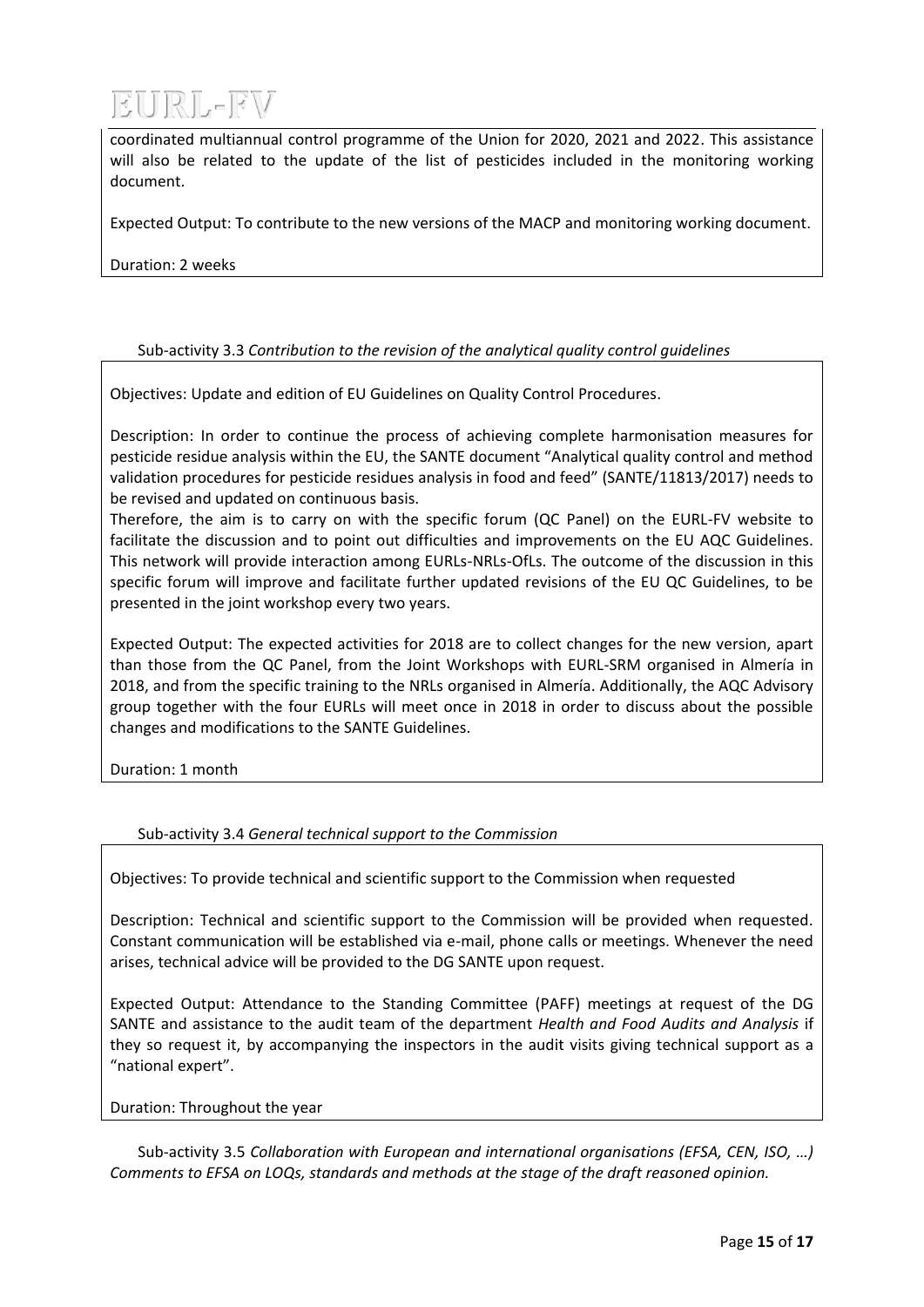# EURL-FV

Objectives: To provide scientific support to EFSA.

Description: Involvement in the EFSA residue evaluation process by giving opinions and advice, especially regarding residue definition and post registration analytical methods. In the case of new substances, it is estimated to carry out experimental analytical work if requested by the DG SANTE. This is a horizontal task with the four EURLs and coordinated by the EURL-SRM and EURL-CF.

Expected Output: In 2018 this activity will continue as in previous years.

Duration: Throughout the year

Sub-activity 3.6 *Collaboration with European and international organisations (EFSA, CEN, ISO, …) Participation in the EFSA networking group on pesticides residues monitoring*

Objectives: To provide technical and scientific support to EFSA in the EFSA networking group on pesticides residues monitoring.

Description: The EURL-FV yearly collaborates with EFSA with, among others, the attendance to the meetings of the Networking Group on Pesticide Monitoring, with presence of the Member States, the EFTA countries, the European Commission and EFSA. The technical and scientific assistance includes all matters related to pesticide residues monitoring covered by Regulation (EC) No 396/2005, including the preparation of the EFSA Annual Reports on Pesticide Residues and the review of the EFSA standardised data model for reporting the monitoring results.

Expected Output: In 2018, one representative from the EURL-FV will attend the two meetings of the networking group, celebrated in Spring and in Autumn.

Duration: 2 weeks

Sub-activity 3.7 *Collaboration with Third Countries.*

Objectives: To promote the international networking and dissemination of information and activities from the EURL-FV, especially in countries with intensive European export-import relationships.

Description: This assistance will be supported by, at least, constant communication via e-mail and telephone. Selected third countries will be invited to participate in the workshops and training courses as well as to visit the laboratories in relevant cases. Important information for selection of laboratories to participate in EUPT will come from the *Health and Food Audits and Analysis* section as a consequence of their inspections.

Expected Output: In 2018 it is foreseen to receive students from Uruguay, Colombia and Argentina. Additionally, scientific collaboration with China, and Egypt is also expected.

Duration: Throughout the year

Sub-activity 3.8 *(Participation in symposiums, workshops and seminars for the dissemination of scientific information.*

Objectives: To disseminate the EURL-FV activities to the scientific community.